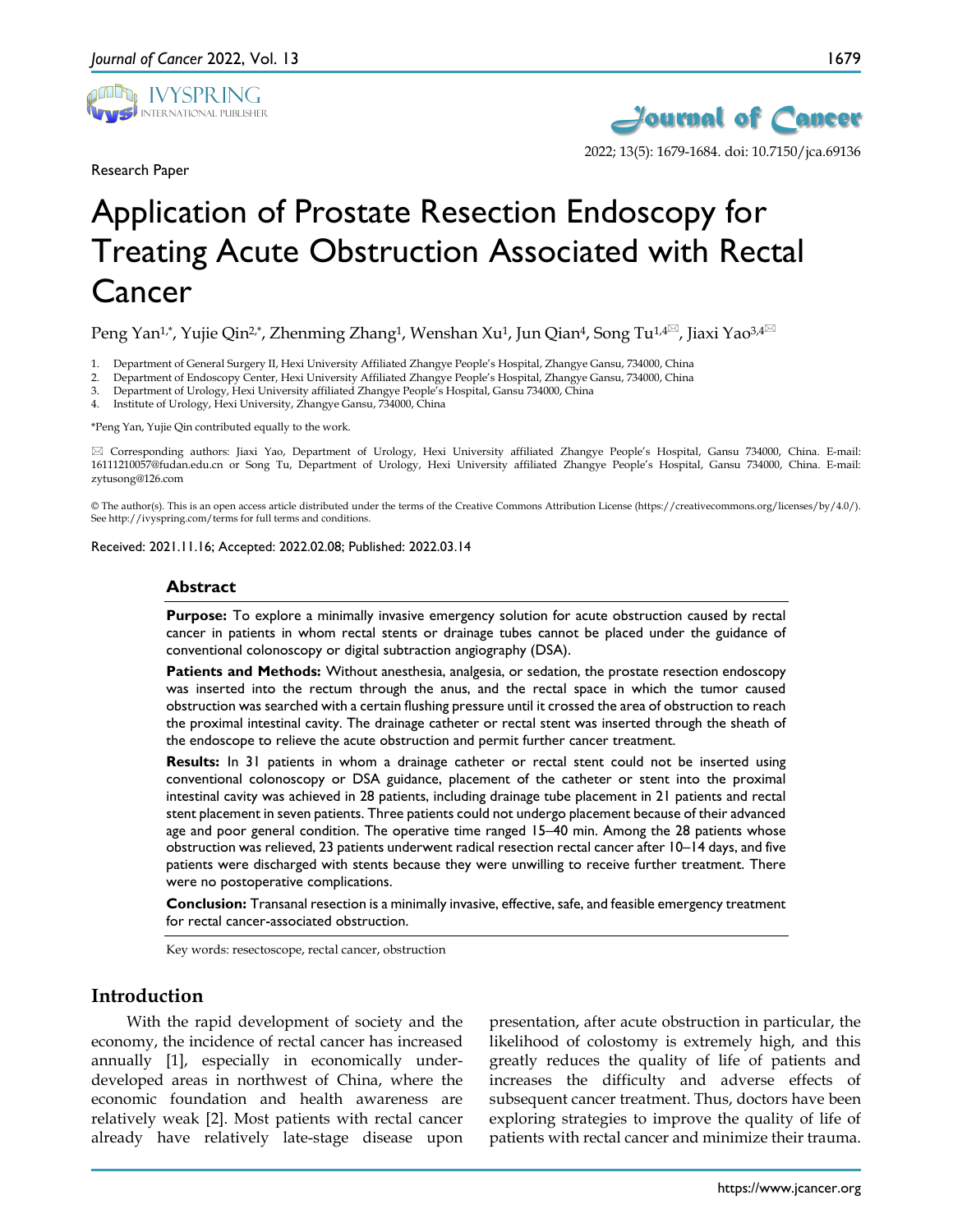The conventional indwelling stent is placed under colonoscopic or X-ray guidance in the DSA room, but because the colonoscope is long and soft, the directionality and maneuverability are poor. In addition, intestinal contents accumulate in the distal intestinal cavity in patients with hemorrhage and obstruction. When the visual field is unclear, it is difficult to find the gap to insert the guide wire, making it impossible to complete drainage tube or rectal stent placement. Prostate resection using endoscopic technique is the gold standard for surgical treatment of lower urinary tract obstruction caused by benign prostatic hyperplasia. In recent years, our hospital has applied prostate resection endoscopy to relieve acute obstruction associated with rectal cancer. There are rarely any reports in the literature. This study describes our results and accumulated experience.

**Table 1.** Clinical characteristics of patients

| Characteristics                                                   | Patients(n) | $\frac{0}{2}$ |
|-------------------------------------------------------------------|-------------|---------------|
| No. of patients                                                   | 31          | 100           |
| Gender                                                            |             |               |
| Male                                                              | 17          | 54.8          |
| Female                                                            | 14          | 45.2          |
| Age                                                               |             |               |
| $\leq 70$ years                                                   | 6           | 19.4          |
| >70years                                                          | 25          | 80.6          |
| Intestinal obstruction time                                       |             |               |
| $\leq$ 5 days                                                     | 21          | 67.7          |
| >5 days                                                           | 10          | 32.3          |
| Relief of obstruction plan                                        |             |               |
| Stent placement                                                   | 7           | 22.6          |
| Drainage tube placement                                           | 21          | 67.7          |
| Unsuccessful                                                      | 3           | 9.7           |
| Operation time (min)                                              | 15-40       |               |
| Distance between the lower edge of the tumor<br>and the anal edge |             |               |
| $\leq 5$ cm                                                       | 7           | 22.6          |
| $>5$ and $\leq 10$ cm                                             | 16          | 51.6          |
| $>10 \text{ cm}$                                                  | 8           | 25.8          |
| Postoperative medication                                          |             |               |
| Antibiotic                                                        | 31          | 100           |
| Painkiller                                                        | 16          | 51.6          |

## **Patients and Methods**

## **General information**

From 2006 to October 2020, 31 patients in our hospital who could not undergo rectal stent or drainage tube placement under the guidance of conventional colonoscopy or digital subtraction angiography (DSA) underwent prostate resection endoscopy to relieve acute obstruction associated with rectal cancer. We included only patients with acute obstruction caused by rectal cancer, lithotomic position can be placed, able to tolerate pain or a small dosage of analgesic and sedative drugs. We exclusion patients with severe cardiopulmonary dysfunction

cannot tolerate anesthesia and pain, and their family members refused this type of surgery, rectal rupture, severe anus stricture. The study cohort included 17 men and 14 women aged 45–94 years, 80.6% were over 70 years, the operation time was 15-40min. The duration of obstruction was less than 5 days in 21 patients and more than 5 days in 10 patients. The distance between the lower edge of the tumor and the anal edge was longer than 10 cm in 8 patients, between 5 and 10 cm in 16 patients, and shorter than 5 cm in 7 patients. In the end, rectal stents were successfully placed in 7 patients, and drainage tubes were placed in 21 patients. All patients were treated with antibiotics to prevent infection, and 16 patients required painkiller (Table 1). The study was officially approved by the Ethics Committee of Hexi University Affiliated Zhangye People's Hospital and written informed consent was obtained from each patient.

## **Surgical method**

In the surgery, each patient assumed the lithotomy position, and the hip was raised approximately 5 cm to facilitate the procedure. The perineum was then disinfected. Although anesthesia was not used, nervous patients or those with obvious abdominal distension or abdominal pain because of intestinal obstruction were provided analgesics and sedatives. A 26.5-Fr (diameter, approximately 8 mm) Olympus prostate resection endoscopy was inserted into the rectum through the anus (Figure 1). The prostate resection endoscopy has a water inlet and a water outlet for flushing. The inlet is connected with normal saline, and the prostate resection endoscopy slowly enters the rectum. When the tumor is observed, the electrosurgical loop (the electrosurgical "knife" for transurethral resection of the prostate, used for tissue cutting and electrocoagulation) approach for the tumor and look for gaps.The flushing fluid was 0.9% saline, and the flushing pressure was  $60-80$  cm  $H<sub>2</sub>O$ . The anus was observed while flushing. By increasing the flushing pressure, the mirror sheath and electrode gently squeezed the tumor obstruction site to find the internal space of the rectum that was completely obstructed by the tumor. Squeezing, pushing, expanding, and other techniques were used to smoothly reach the proximal intestinal cavity of the obstruction until crossing the obstructive segment. Expansion of the rectum and the accumulation of feces and gas were observed. The outer sheath of the resectoscope was indwelled, the inner sheath and observation mirror were removed, and two guide wires were inserted through the outer sheath of the resectoscope (one safety guide wire and one treatment guide wire). The prostate resection endoscopy was removed and reinserted through the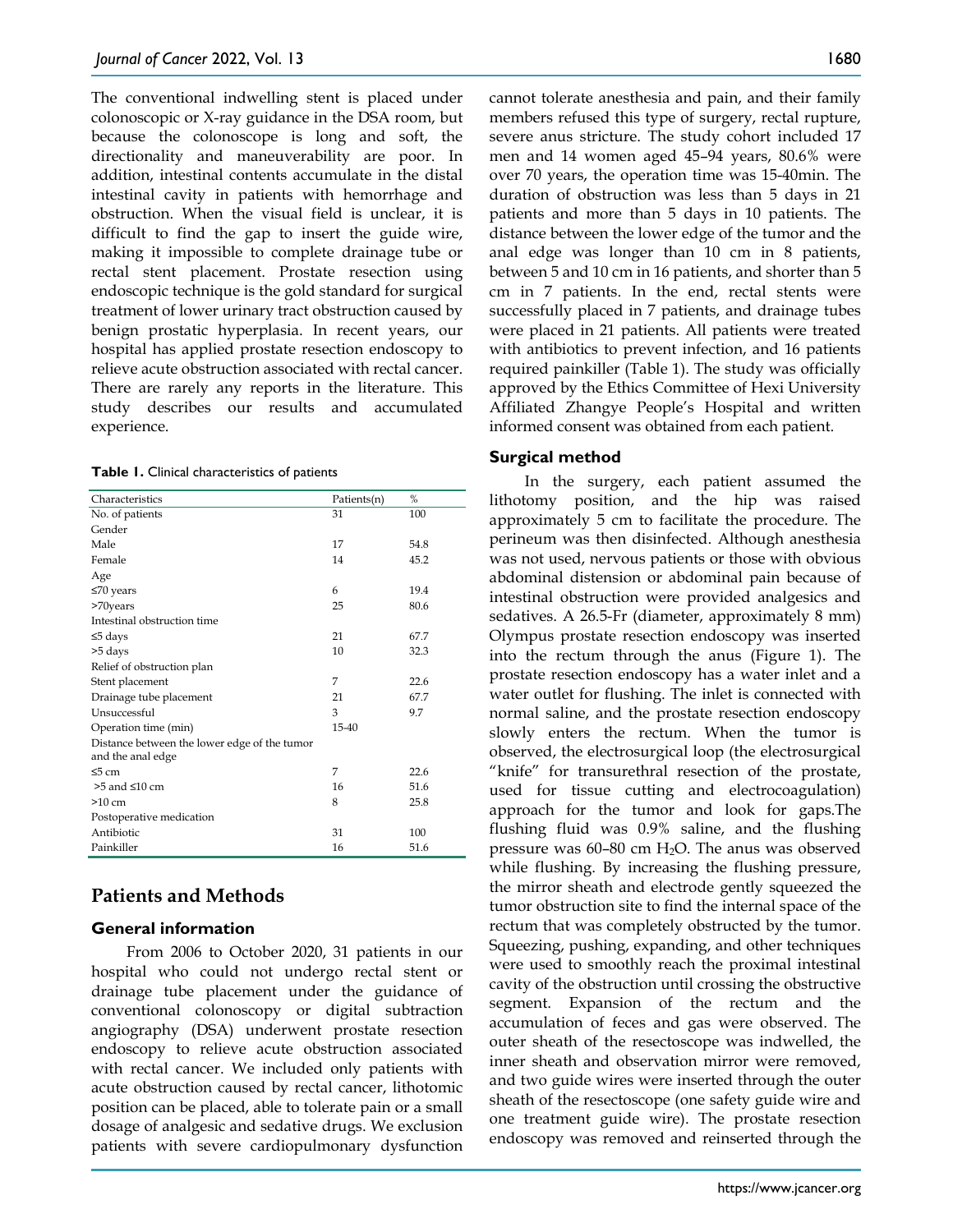anus. Under the surveillance of the prostate resection endoscopy, the drainage catheter (an F22 balloon catheter was used to prevent detachment of the tube) or rectal stent  $(6×2.5 cm<sup>2</sup>)$  was placed with the treatment guide wire into the narrow intestinal canal, and the position of the drainage catheter or rectal stent was appropriately adjusted as needed (Figure 2). The resection scope was withdrawn, and the drainage catheter was fixed with 4-0 silk suture onto the skin next to the anus (1–2 cm from the anal edge).



**Figure 1.** A 26.5-Fr (diameter, approximately 8 mm) Olympus prostate resectoscope was inserted into the rectum through the anus.

If it was difficult to find the gap, the spray mode was used with 280 W of cutting power and 160 W of coagulation power, and the ring electrode was used to remove part of the tumor tissue from the suspicious gap in the tumor center (the removed tumor tissue was submitted for pathological examination) to find the gap, and the surgical wound was electrocoagulated to stop the bleeding (Video 1) in supplementary material. The tumor tissue was removed, and lavage fluid was discharged during the operation to maintain a low-pressure state in the rectum, thereby reducing water absorption and preventing water intoxication.

In this group of 31 patients with obstruction of the intrarectal space, the proximal intestinal cavity of the obstruction was successfully reached in 28 patients, and the rectal obstruction was immediately relieved, three patients could not undergo placement because of their advanced age and poor general condition. During the operation, intestinal gas and feces were elicited from the endoscopic sheath. Most patients expressed that their abdominal distension was reduced during the surgery. An indwelling drainage tube was inserted into 21 patients, whereas 7 patients underwent rectal stent placement. The intrarectal space that was completely obstructed by the tumor was difficult to locate in three patients, and the treatment was discontinued because of their age and inability to tolerate the procedure. The median operative time was 21 min. Of the 28 patients whose obstruction was resolved, 23 underwent radical resection or resection of the rectal tumor after 10–14 days, and 5 patients were discharged with rectal stents after refusing further treatment. No patients experienced significant pain during the surgery, and no complications such as intestinal perforation, significant bleeding, severe infection, and anal sphincter injury were observed after the procedure. Patients are routinely treated with antibiotics before and after operation, the stents and drainage tubes in the intestine are taken out after second stage operation.



**Figure 2**. The position of the drainage catheter or rectal stent was appropriately adjusted as needed.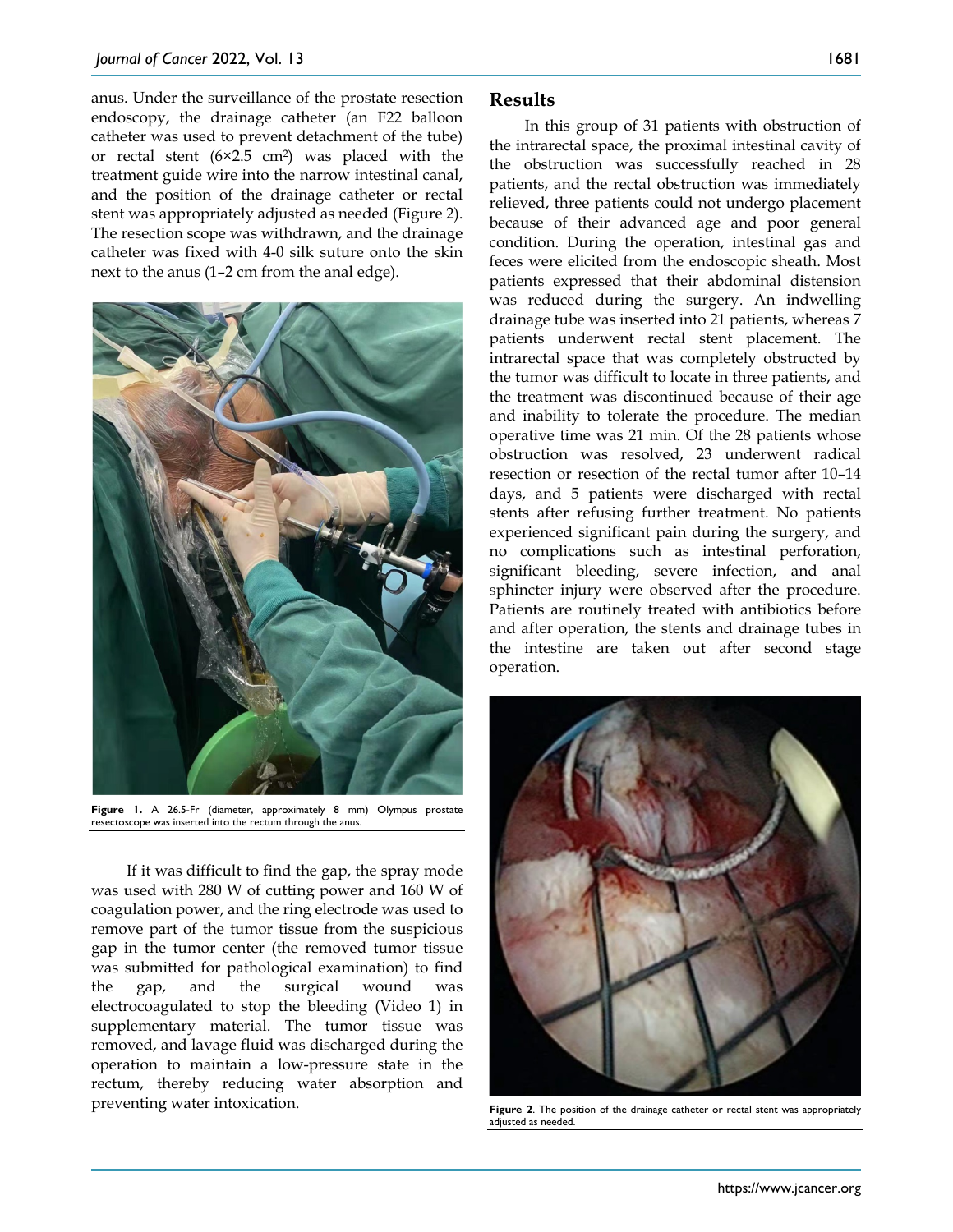## **Discussion**

Colorectal cancer is the second leading cause of cancer death in western European countries [3]. Colorectal cancer is the third most common malignant tumor in China and the fifth leading cause of cancer death [2]. Compared with the incidence in Europe and the US, the incidence of colorectal cancer is higher in China [4], and thus, the incidence of intestinal obstruction caused by rectal cancer may be higher [5,6].

Acute obstruction is a serious complication of advanced rectal cancer, and its incidence is approximately 9.3%–15.0%. Approximately 20% of patients with colorectal cancer will require emergency surgery, and the surgical mortality rate is approximately 20% [7]. Previously, the surgical methods used for acute obstruction caused by rectal cancer mainly included primary resection and anastomosis, the Hartmann procedure, three-stage surgery (primary colostomy, secondary tumor resection, and tertiary closed stoma), and colostomy [5,6]. Patients requiring emergency surgery generally have a poor condition, including water–electrolyte and acid-base balance disorders, anemia, hypoproteinemia, hypertension, diabetes, and cardiovascular and cerebrovascular diseases. The mortality rates of primary resection and anastomosis and rates of postoperative complications such as intestinal fistula, abdominal cavity infection, sepsis, septic shock, and incision infection are high. The Hartmann operation involves colostomy. After the operation, some patients must undergo a second stoma creation according to their physical condition. Multiple surgeries increase the risk of complications such as tumor implantation, spread, intestinal fistula, and incision infection<sup>7</sup>. Meanwhile, patients with a poor physical condition such as older patients may be unable to undergo repeat stoma creation. Colostomy and the Hartmann procedure are limited by the fact that the artificial anus decreases patients' quality of life poor and increases the psychological burden and risks of related complications, such as skin erosion, fistula retraction, and stenosis [8]. Bogdan et al. reported postoperative complications following surgery for rectal cancer. The anastomotic leak rate, reported was 11%, the pelvic sepsis rate was 12%, the postoperative death rate was 2% and the wound infection rate was 7% [9].

The American Society of Colorectal Surgeons' Rectal Cancer Guidelines state that intestinal stents can be used palliatively to relieve obstruction in patients with colon or rectal obstruction [10,11]. Treatment under DSA guidance is relatively blind, which easily leads to complications such as intestinal perforation and bleeding. Consequently, doctors can

only perform emergency colostomy, emergency tumor resection and colostomy, or emergency tumor resection and colorectal anastomosis [12]. However, these three types of emergency surgery do treat the tumor or preserve anal function, and emergency colorectal anastomosis carries high risks of infection, intestinal fistula, and other operations. Reports in the literature indicate that the success rate of stent placement early success was 73.3% [13]. In our experience, the success rate of indwelling drainage tube or stent placement under colonoscopy less than 50%, and the rate remains low even under DSA guidance. This low rate may be associated with the high rate of advanced obstructive rectal cancer in western China.

In 2006, we developed a transanal resectoscopic technique to relieve complete obstruction caused by rectal cancer. Through 15 years of treatment and follow-up, we have accumulated substantial experience. The evidence indicates that transanal resection is simple and effective for treating acute obstruction caused by rectal cancer. The treatment can be performed under non-anesthetic conditions. Even if the patient is nervous and intestinal obstruction, abdominal distension and abdominal pain are obvious, only analgesics and sedatives are needed. The completion of surgical treatment has the advantage of minimally invasive, and even if it is unsuccessful, there is almost no harm to the patient. Prostate resectoscopy has many advantages over commonly used colonoscopes. First, it has a rigid lens with orientation marks and good directionality. Second, the lens body is short and easy to operate. Third, the operating channel is large, and the sheath can pass through an 8-mm (F24) catheter. Fourth, the flushing fluid has a high flushing pressure when the resectoscope works, making it easy to find the gap near the tumor. The sheath can act as a dilator when necessary. Fifth, the diameter of the resectoscope sheath is 8 mm, making it easy to pass through narrow gaps, whereas a colonoscope generally has a diameter of 12–14 mm. The resistance and damage are greater. In addition, because of continuous washing, the intestinal cavity at the distal end of the site of rectal obstruction is washed, providing clear vision and making it easy to find the gap. Under the microscope, guide wire catheter insertion, tumor resection, electrocoagulation, and hemostasis can be performed. Once the drainage tube or rectal stent is successfully placed, the rectal obstruction can be quickly relieved in patients with resectable tumors, the pressure of the intestines and edema of the intestinal wall can be reduced, and the general condition of the patient can be improved. Once the bowel preparation is completed, radical surgery can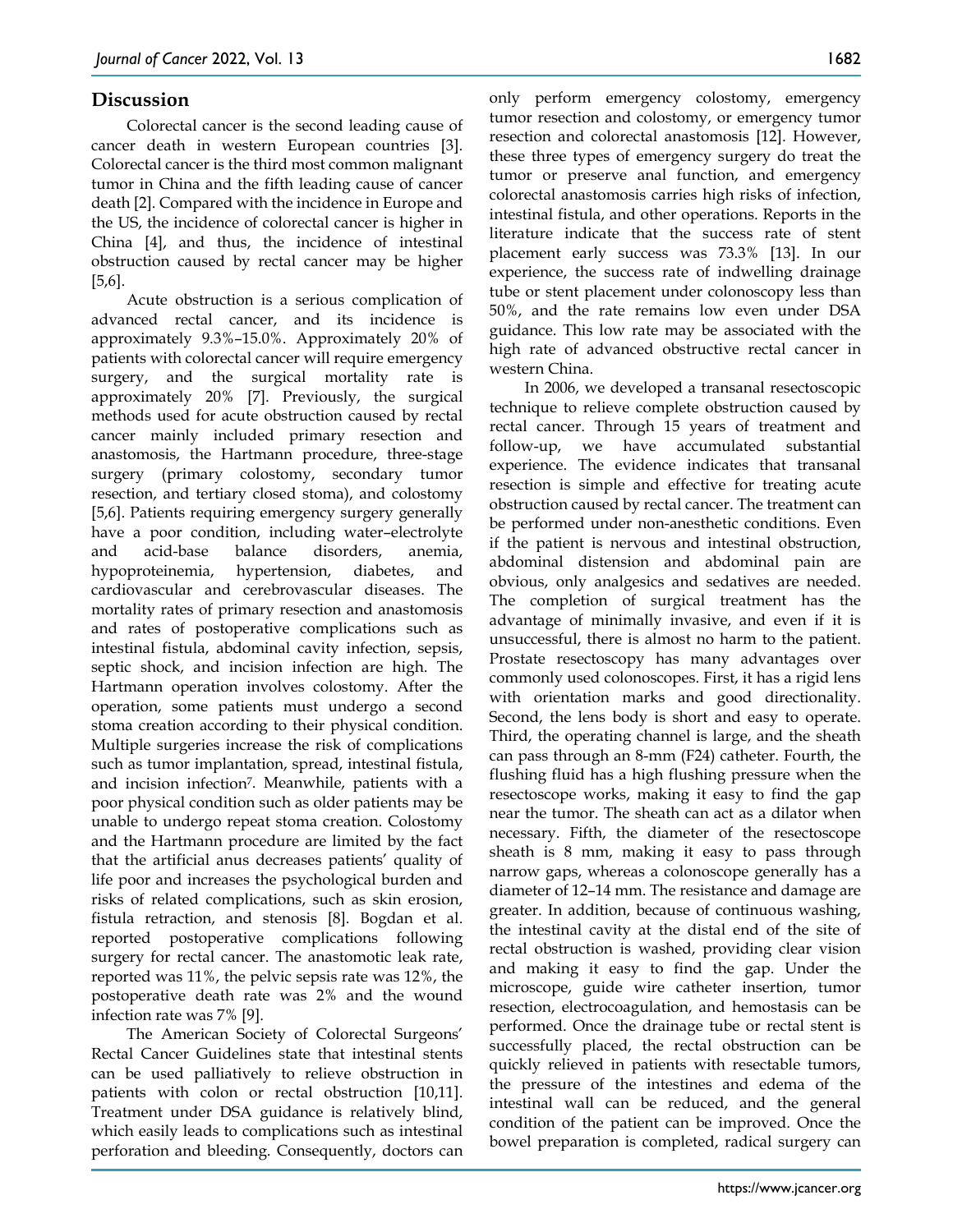be performed within a limited time. This strategy increases the likelihood that patients will choose further reasonable and safe surgical methods (such as Dixon surgery). If the lesion is unresectable or the patient has contraindications to surgery, an indwelling stent or drainage tube can be used to relieve the intestinal obstruction, replace the traditional palliative colostomy, and improve his or her quality of life.

To treat acute obstruction attributable to rectal cancer, a diversified comprehensive treatment model must be adopted according to the patient's physical condition and tumor biological characteristics. It requires the collaboration of multiple physicians, but the basic principle is same; that is, the obstruction should be corrected first before curative treatment is considered. However, there are some limitations in this study, this procedure only relieved the obstruction, but cannot eliminate the tumor, and the patient needs another operation to resect the tumor. Although it reduces the risk of surgery, it also prolongs the time to next surgery.The number of clinical cases was small, and it is necessary to further accumulate and summarize our experience. In addition, prospective clinical controlled studies are required.

Prostate resection is a basic technique performed in China primary hospitals [14]. Urology specialists or part-time general surgery doctors can easily master the technique of prostate resection and use the technique in the treatment of rectal diseases. In addition, prostate resectoscope technology can be used to treat early-stage rectal and sigmoid tumors and bleeding within 20 cm of the anal edge (scope length is 20 cm), this technique is especially suitable for tumors and bleeding below the peritoneal reflex (within 8 cm of the anal edge). The resectoscopic technique is easier to master than transanal endoscopic microsurgery, and the technique is additionally associated with a shorter learning curve and lower equipment cost. Moreover, it can be applied in multiple disciplines. If stent placement cannot be completed under colonoscopic or X-ray guidance, the transanal resectoscope technique is an alternative option that could facilitate further treatment. This technology can serve a large number of patients with advanced rectal cancer-associated obstruction in poor areas of developing countries.

## **Supplementary Material**

Supplementary video 1. https://www.jcancer.org/v13p1679s1.mp4

## **Acknowledgments**

We thank Joe Barber Jr., PhD, from Liwen Bianji (Edanz) (www.liwenbianji.cn/), for editing the English text of a draft of this manuscript.

#### **Funding**

This study was funded by grants from NHC Key Laboratory of Diagnosis and Therapy of Gastrointestinal Tumor (NLDTG2020015), Gansu Province Science and Technology Planning Project (20JR10RG310).

#### **Ethics Approval**

Ethical ratification was authorized by the Ethics Committee of Hexi University Affiliated Zhangye People's Hospital with the approval number B2021-009 and informed consent was obtained from each patient.

## **Competing Interests**

The authors have declared that no competing interest exists.

## **References**

- 1. Saad EDK, Loree JM, Sayre EC, et al. Trends in the epidemiology of young-onset colorectal cancer: a worldwide systematic review. Bmc Cancer. 2020;20:288.
- 2. Zhang Y, Chen Z, Li J. The current status of treatment for colorectal cancer in china: a systematic review. Medicine (Baltimore). 2017;96:e8242.
- 3. Gini A, Jansen E, Zielonke N, et al. Impact of colorectal cancer screening on cancer-specific mortality in europe: a systematic review. Eur J Cancer. 2020;127:224-235.
- 4. Ng CW, Jiang AA, Toh E, et al. Metformin and colorectal cancer: a systematic review, meta-analysis and meta-regression. Int J Colorectal Dis. 2020;35:1501-1512.
- 5. Cirocchi R, Farinella E, Trastulli S, et al. Safety and efficacy of endoscopic colonic stenting as a bridge to surgery in the management of intestinal obstruction due to left colon and rectal cancer: a systematic review and meta-analysis. Surg Oncol. 2013;22:14-21.
- 6. Lamazza A, Fiori E, Schillaci A, Demasi E, Pontone S, Sterpetti AV. Self-expandable metallic stents in patients with stage iv obstructing colorectal cancer. World J Surg. 2012;36:2931-2936.
- 7. Trabulsi NH, Halawani HM, Alshahrani EA, et al. Short-term outcomes of stents in obstructive rectal cancer: a systematic review and meta-analysis. Saudi J Gastroenterol. 2021;27:127-135.
- 8. Karim A, Cubas V, Zaman S, Khan S, Patel H, Waterland P. Anastomotic leak and cancer-specific outcomes after curative rectal cancer surgery: a systematic review and meta-analysis. Tech Coloproctol. 2020;24:513-525.
- 9. Paun BC, Cassie S, Maclean AR, Dixon E, Buie WD. Postoperative complications following surgery for rectal cancer. Ann Surg. 2010;251:807-818.
- 10. Spannenburg L, Sanchez GM, Brooks A, et al. Surgical outcomes of colonic stents as a bridge to surgery versus emergency surgery for malignant colorectal obstruction: a systematic review and meta-analysis of high quality prospective and randomised controlled trials. Eur J Surg Oncol. 2020;46:1404-1414.
- 11. Cao Y, Gu J, Deng S, Li J, Wu K, Cai K. Long-term tumour outcomes of self-expanding metal stents as 'bridge to surgery' for the treatment of colorectal cancer with malignant obstruction: a systematic review and meta-analysis. Int J Colorectal Dis. 2019;34:1827-1838.
- 12. Gavriilidis P, De'Angelis N, Wheeler J, Askari A, Di Saverio S, Davies JR. Diversion, resection, or stenting as a bridge to surgery for acute neoplastic left-sided colonic obstruction: a systematic review and network meta-analysis of studies with curative intent. Ann R Coll Surg Engl. 2021;103:235-244.